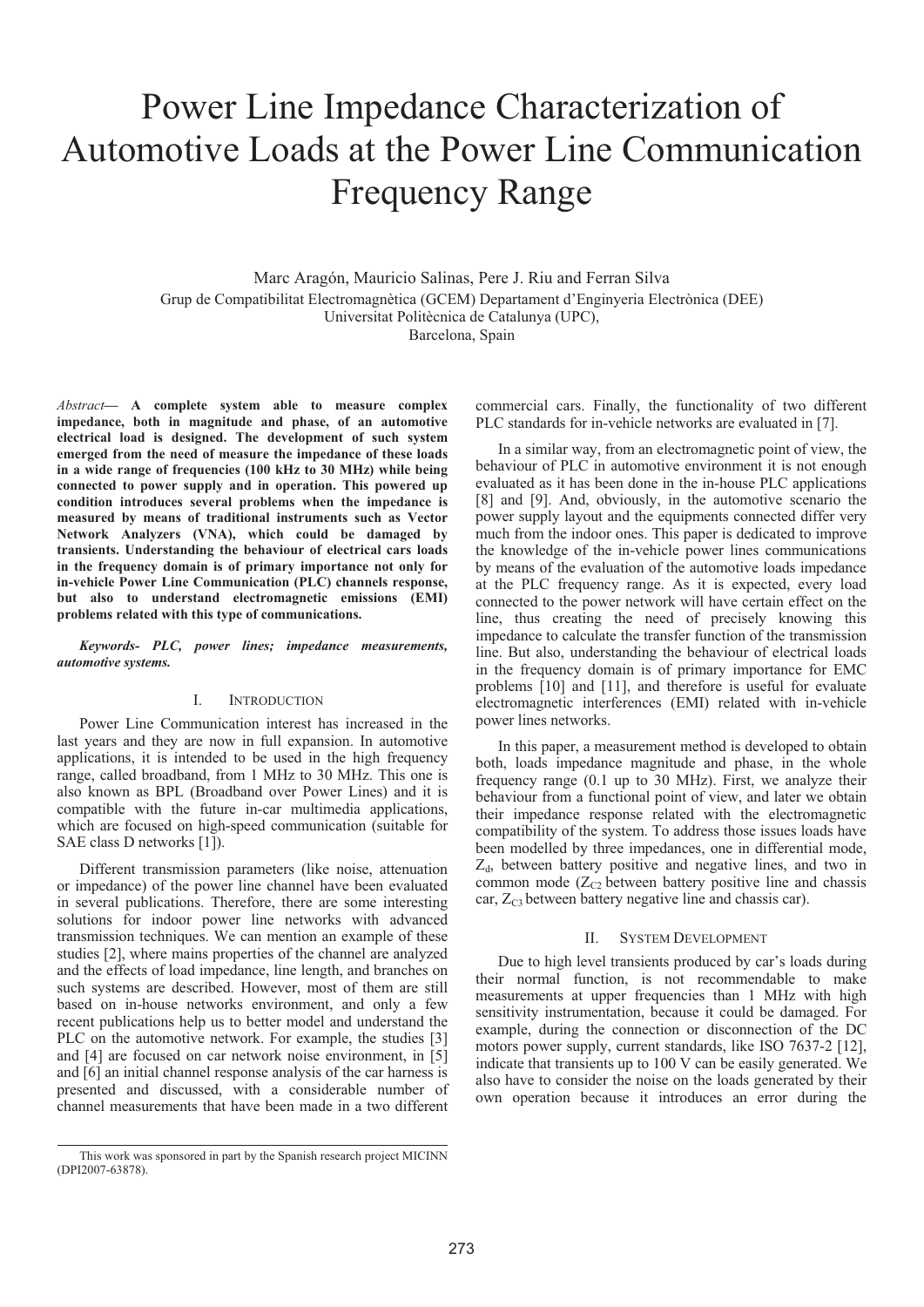measurements [13]. All these restrictions were considered in order to develop the new method.

We present a method which gets voltage (V) and current (I) in both, magnitude and phase, through direct measurements of the loads. Then Ohm's law is used in order to determine the resulting impedance Z of any given Device Under Test (DUT). Fig. 1 displays a fine first-sight diagram to understand the principle of functioning.



Figure 1. *Basic system schematic*.

This method is based on a function generator which is AC coupled to the terminals of the DUT. Simultaneously, an oscilloscope acquires, in magnitude and phase, the resulting voltage and current. Making all these measures and impedance calculations manually would result in an excessive time consuming and tedious task. The solution to this issue is to automate the data acquisition by a controller system employing a Personal Computer (PC) running LabVIEW. The developed control software actuates on the configuration of the function generator and the oscilloscope. GPIB interface was employed to communicate these instruments with the PC. The software

running on the PC sets the AC waveform on the function generator and acquires the data from the oscilloscope which is stored, repeating this process for each frequency. This process of calculating Z from the measurements is performed as many times as frequency steps are desired, therefore, frequency vs. impedance or phase graphics are obtained and plotted.

Fig. 2 shows the complete measurement setup, the following description explains the different devices functions from left to right. The function generator (Hameg HM8134) stimulates, in a frequency sweep mode, the load to characterize. A common mode choke is inserted between the function generator and the rest of the system to decrease the common mode current which will produce a measurement error. Because the choke does not work properly at lower frequencies, a balun (RF Transformer T1-1-X65+), is used to cover these ranges of frequencies; it also converts the unbalanced signal produced by the function generator to the balanced one applied to the DUT. Next, a set of jumpers are placed in order to choose among three different kinds of measurements. This provides the ability to measure, not only the differential impedance  $(Z_d)$  between the DUT terminals, but also the common mode impedances  $(Z_{C2}$  and  $Z_{C3}$ ) between each terminal and ground. A couple of the serial capacitors are inserted to stop DC power from damaging the output of the function generator. In order to ensure the measurement reproducibility the described setup is made by means of a printed circuit board (PCB).

Next devices are two passive oscilloscope voltage probes (Tektronix P6139A), which measure the signal present at the positive and negative terminals. This means that the final  $Z_d$ value is calculated by subtraction of the two measurements. This procedure reduces the associate error. On the other hand,  $Z_{C2}$  and  $Z_{C3}$  are measured only by one voltage probe, referred to the instruments ground.



Figure 2. *Complete system schematic*.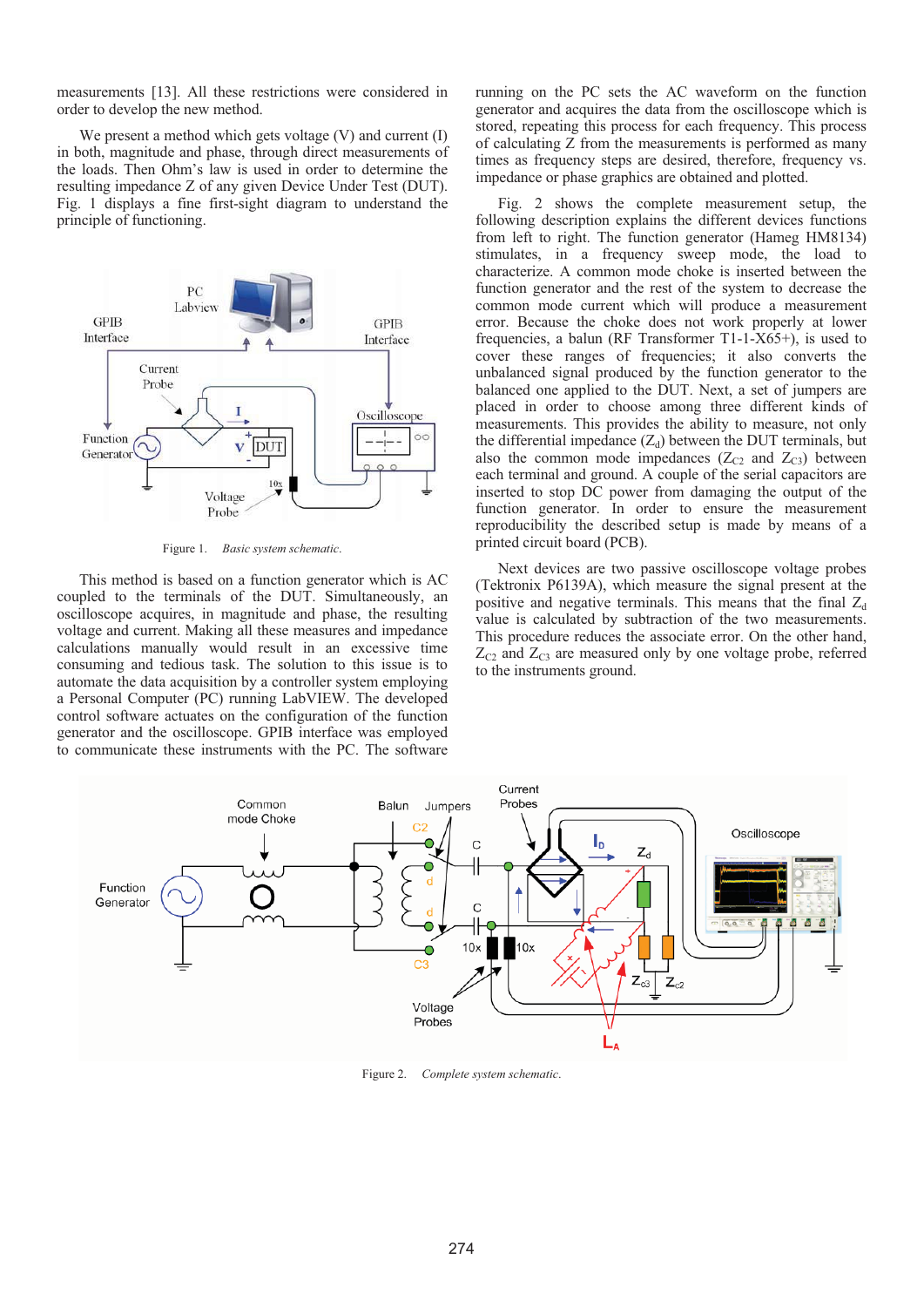In order to determine the current flowing in the forward and return conductors, a current probe (Solar Electronics 9123-1N) is used as shown in Fig. 2. That means that during  $Z_d$ evaluation, the differential current is measured twice, while the magnetic fields produced by the common mode current are cancelled each other in the probe. When measuring the common mode  $Z_{C2}$  or  $Z_{C3}$ , the current probe is located only in the correspondent going ahead wire and, therefore, only the corresponding common mode current of interest is measured. Employing all these probes, an Oscilloscope (Tektronix DPO7104) can be used without risk of instrument damage.

Finally, we have to consider the connection of the automotive loads under study to the battery power supply. A DC power source is connected to the DUT terminals through a pair of inductors  $(L_A)$  in order to power up the device. Those inductors ensure that a most of the RF signal is directed to the DUT and is not dissipated at the power source, which usually has output impedance lower than the one we want to measure. It is necessary to use different types of inductors in order to obtain a good response in the wide frequency range of interest.

As it can be seen in Fig. 2, all three impedances of interest are in fact connected in a "delta" configuration, making it virtually impossible to measure each one independently. Therefore each measurement performed on any DUT will record a value of impedance equal to the impedance of interest in parallel with the series of the other two; these measures are here designated with the names Z1, Z2 and Z3. Fig. 3 illustrates this configuration more clearly.



Figure 3. *Impedance Configuration*.

Once these three impedances values are measured, impedances  $Z_d$ ,  $Z_{C2}$  and  $Z_{C3}$  are then calculated in a Matlab. The numerical equations used are shown in (1), (2) and (3).

$$
Z_d = \frac{1}{2} \frac{ZI^2 - 2 \cdot Z3 \cdot Z1 - 2 \cdot Z2 \cdot Z1 - 2 \cdot Z3 \cdot Z2 + Z3^2 + Z2^2}{Z1 - Z2 - Z3}
$$
 (1)

$$
Z_{c2} = -\frac{1}{2} \cdot \frac{Z1^2 - 2 \cdot Z3 \cdot Z1 - 2 \cdot Z2 \cdot Z1 - 2 \cdot Z3 \cdot Z2 + Z3^2 + Z2^2}{Z3 - Z2 + Z1}
$$
 (2)

$$
Z_{c3} = -\frac{1}{2} \cdot \frac{ZI^2 - 2 \cdot Z3 \cdot Z1 - 2 \cdot Z2 \cdot Z1 - 2 \cdot Z3 \cdot Z2 + Z3^2 + Z2^2}{Z1 - Z3 + Z2} \tag{3}
$$

These expressions were obtained by means of mathprocessor MAPLE.

## III. MEASUREMENT ERROR

It is a known fact that the action of measuring a quantity, which ever this is, inherently introduces an error, this system is no exception. Prior to conduct the measurements on the targeted devices a quantification of the introduced error was done. It was found that there are two sources of measurement distortions. One of them is produced as a result of the parasitic reactance, inductance and capacitance, of the setup PCB traces. The second one is produced by the power inductors  $L_A$  that are used to power the device and results in parallel with the impedance to measure.

The parasitic PCB traces reactance has been measured by running a test with the system on short and open-circuit to obtain respectively the inductance and the capacitance; the impedance of the power inductors  $L_A$  has been measured with a network analyzer. With this data collected, a graph representing the error percentage has been generated. Fig. 4 shows this result.



Figure 4. *Error percentage as function of Impedance and Frequency*.

This graph is here presented as an example of the several error graphs that were constructed depending on circuit configuration. Those are not included in this document for extension reasons.

The abscissa represents frequency spectrum; the ordinate represents magnitude of impedance; and the tone of color represents error percentage according to the color bar on the right of the graph. Red zones indicate higher degree of measurement error while blue zones indicate lower degree of it. Most of the error here encountered is provoked by the decreasing of the power inductors impedance (with frequency) due to parasitic capacitance.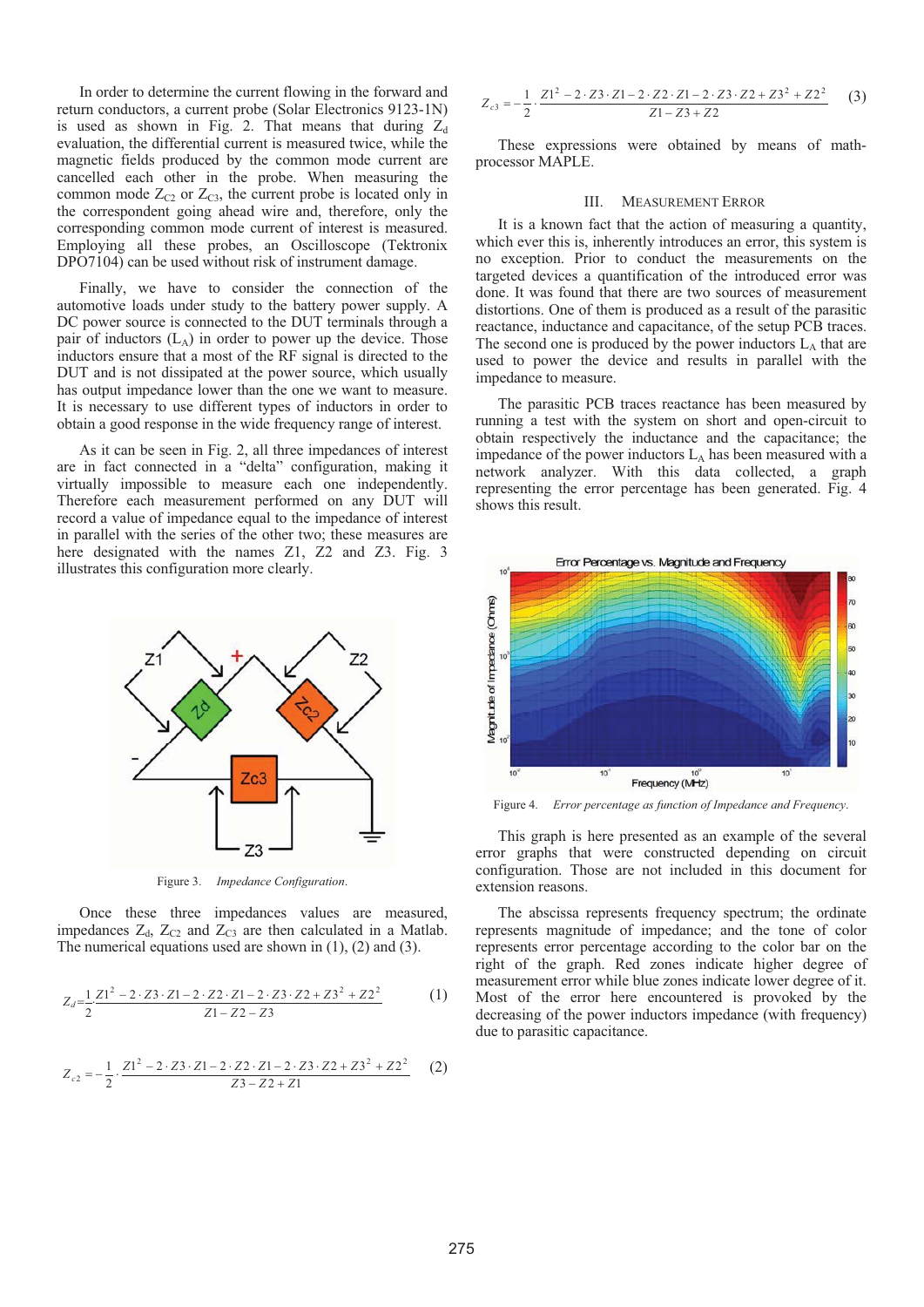## IV. RESULTS

Results obtained with the developed system are very encouraging. Here are presented some of the measurements obtained after a series of tests performed in two automotive windshield wipers motors. In the first device, the internal DC electric engine is separated from its own enclosure as shown in Fig. 5, and it is designated with the name "motor A".



Figure 5. *Motor A schematic*.

The second windshield wiper includes an EMI filter that makes a direct connection to enclosure as shown in Fig. 6. The values of the capacitor and inductor of the embedded LC filter are  $1.5 \mu$ F and 10  $\mu$ H. This load is designated with the name "motor B"



Figure 6. *Motor B schematic*.

In order to study the behavior of these automotive loads, two kinds of setups are made. The first one consists in comparing the  $Z_d$  and  $Z_c$  impedances of motor A between powered-on and powered-off states, both with the device located on the ground plane. The second one consists on making a comparison in the motor B  $Z_c$  impedance of in powered-on state with the device at certain distance over the ground plane.

As we has mentioned in section II, these results are obtained by means of Z1, Z2 and Z3 measurements followed by calculations in each case. With the purpose to reducing the measured noise produced by the windshield motor turned-on, an average of five hundred sweeps is performed in each oscilloscope capture.

Fig. 7 shows the differential mode impedance  $(Z_d)$  results in motor A, where changes between powered-on and powered-off states can be observed.



Fig. 8 shows the  $Z_{C2}$  (between positive line and ground plane) in motor A results. As we can see on the graph, recorded values also changes if the device is powered-on or poweredoff.



Figure 8. *Common Mode Impedance measurement*.

Since this measured impedances have to be considered as loads connected to the PLC transmission lines, these kinds of results are very useful when choosing the best frequency range to transmit data in order to minimize the energy required for a correct power line communication.

The next setup is intended to evaluate the effect of the position of the motor B with respect to the ground plane. The value of the common mode impedance is considered when the windshield motor is turned-on. Fig. 9 shows the results of the described setup for  $Z_{C2}$  in motor B, where we can observe that an h=10 cm separation between DUT and reference ground plane has a significant increase in the common mode impedance above 5 MHz. In that case, it seems that the common mode impedance increases as a result of the parasitic capacitance being diminished with increasing height.